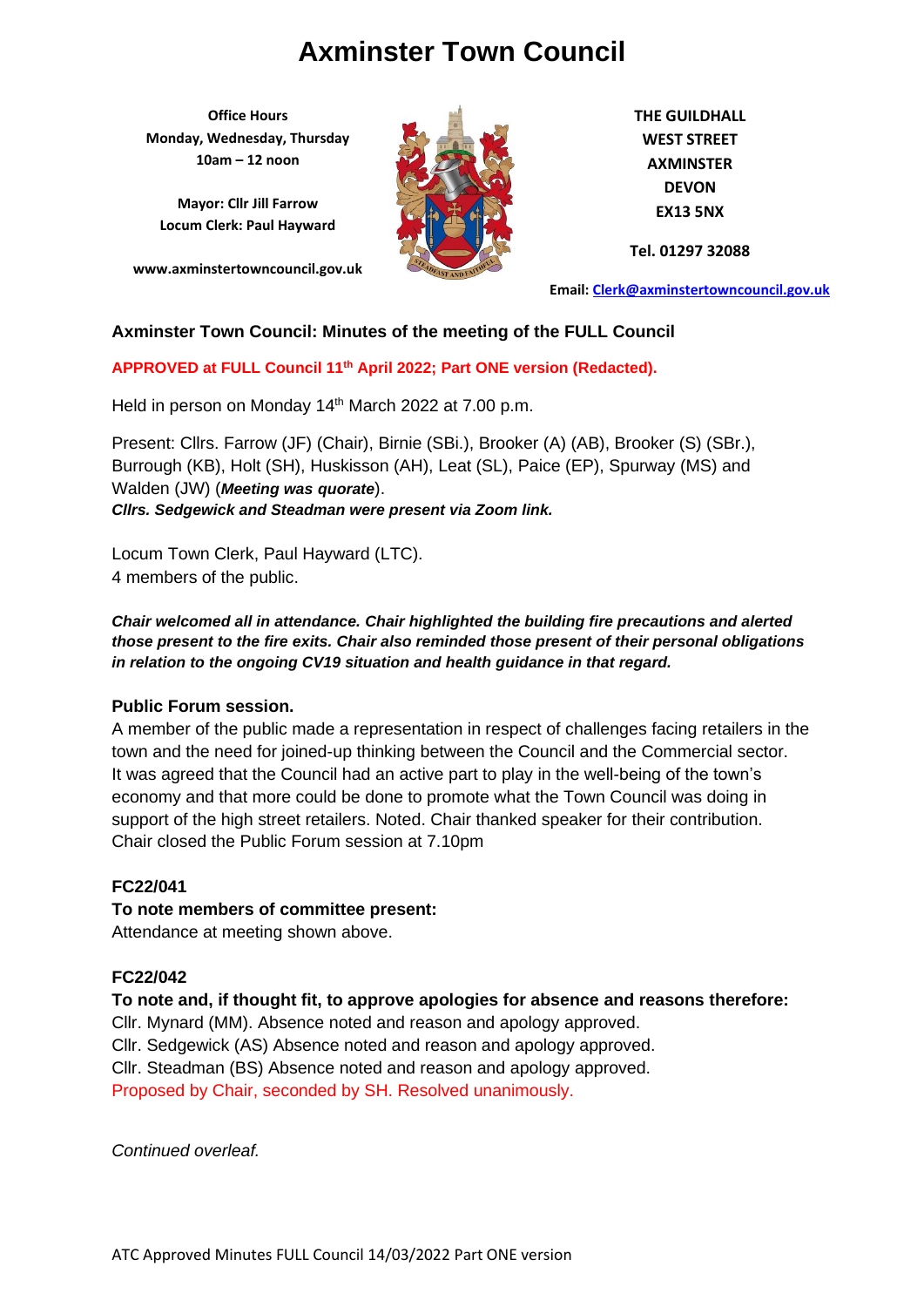**Office Hours Monday, Wednesday, Thursday 10am – 12 noon**

**Mayor: Cllr Jill Farrow Locum Clerk: Paul Hayward**

**www.axminstertowncouncil.gov.uk**



**THE GUILDHALL WEST STREET AXMINSTER DEVON EX13 5NX**

**Tel. 01297 32088**

**Email: [Clerk@axminstertowncouncil.gov.uk](file://///axm-svr-1/company/Templates/Clerk@axminstertowncouncil.gov.uk)**

### **FC22/043**

**To note members of committee not otherwise present and to receive any other apologies for absence:**

Cllr. Ian Hall (DCC/EDDC), Cllr. Andrew Moulding (EDDC) and Cllr. Sarah Jackson (EDDC) sent their apologies. Noted.

#### **FC22/044**

**i) To receive any declarations of interest from members of the committee in relation to items of business on this agenda and to note any dispensations previously afforded:** 

*A declaration at this point does not preclude the need for members to declare any additional interests that may arise during this meeting.*

None declared. Dispensation afforded to Cllr. Farrow (14/02/2022) was noted.

## **FC22/045**

**i) To consider and, if thought fit, to approve the minutes of the FULL Council meeting held on 14 th February 2022 and to consider any matters arising from those minutes:** Approval of the substantive amended minutes proposed by Chair, seconded by JW. Resolved unanimously.

**Minutes signed by Chair as a true and faithful record of the business of that meeting. ii) No matters arising.**

**iii) To note the minutes of the following committee meetings held (as dated below) and to consider any matters arising from those minutes:**

- *a) Planning Committee meeting held 21/02/2022*
- *b) Planning Committee meeting held 07/03/2022*

*c) Strategy and Finance Committee meeting held 28/02/2022*

*d) Employment Committee meeting held 15/02/2022*

*e) Operations Committee meeting held 01/03/2022*

All minutes duly noted. No matters arising raised by members.

## **FC22/046**

# **To consider the recommendations from those committees (as per schedule circulated to members & published online) and, if thought fit, to approve these as Council policy (by way of resolution) \***

*\* Only recommendations which fall outside of the relevant Committee terms of reference require FULL Council approval, unless the relevant Committee has formally deferred the decision to FULL Council, as specified within the minutes of that meeting.*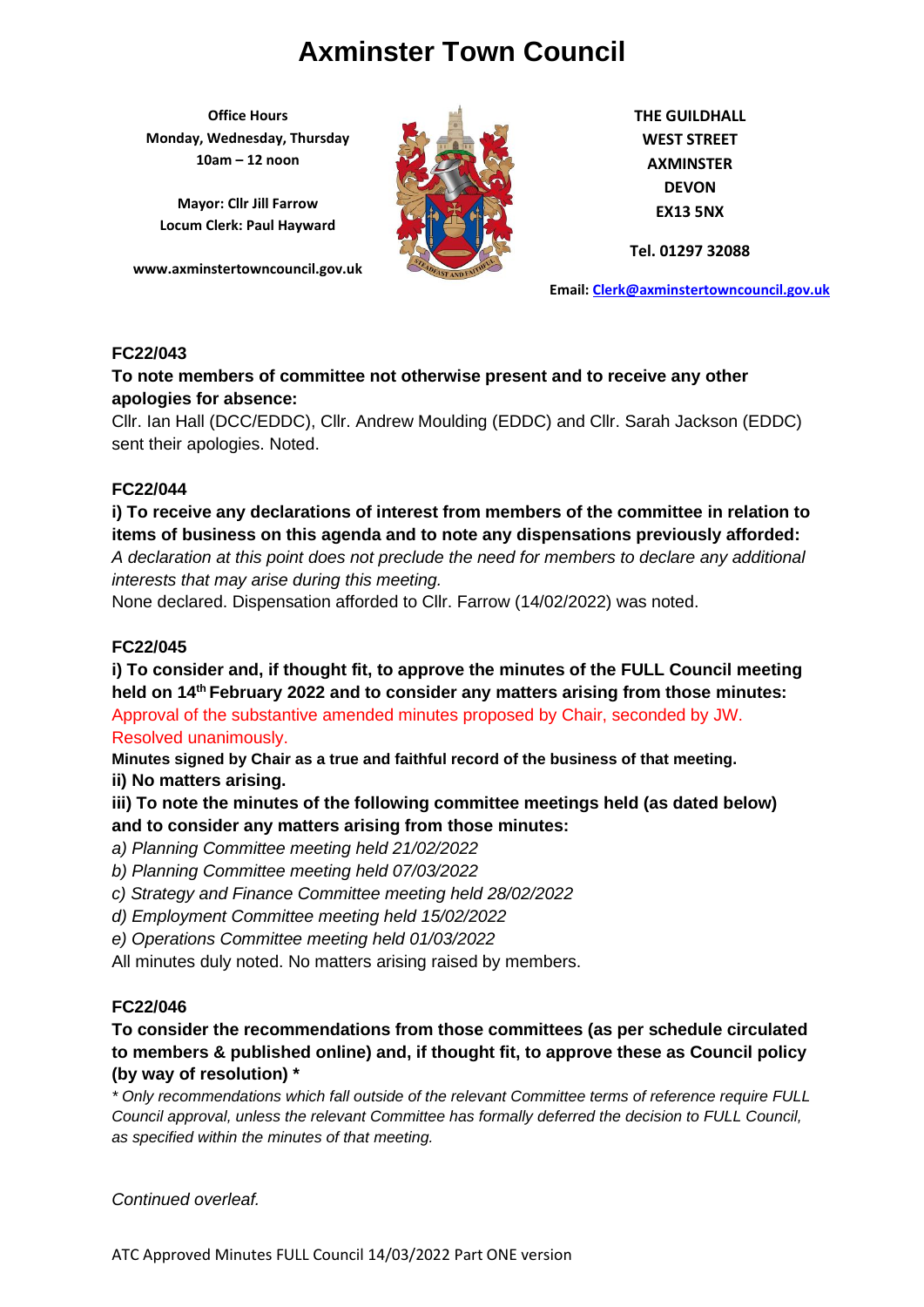**Office Hours Monday, Wednesday, Thursday 10am – 12 noon**

**Mayor: Cllr Jill Farrow Locum Clerk: Paul Hayward**

**www.axminstertowncouncil.gov.uk**



**THE GUILDHALL WEST STREET AXMINSTER DEVON EX13 5NX**

**Tel. 01297 32088**

**Email: [Clerk@axminstertowncouncil.gov.uk](file://///axm-svr-1/company/Templates/Clerk@axminstertowncouncil.gov.uk)**

### *S&F Committee meeting 28/02/2022:*

with immediate effect and that it form part of the Council's future Risk Management<br>. **SF22/021b)** Recommendation: That the draft FI/DS strategy document be adopted as policy Assessment protocol.

It was proposed by Chair, seconded by SH, that this recommendation be approved by FULL Council. Resolved unanimously.

**SF22/021c)** Recommendation: That the draft Internal Financial Control Review document be adopted as policy. It was proposed by JW, seconded by EP, that this recommendation be approved by FULL Council. Resolved unanimously.

**SF22/022a)** Recommendation: That (in relation to proposed expenditure pertaining to celebration of Her Majesty the Queen's Platinum Jubilee):

*i)* Expenditure of up to £200 could be reimbursed by the LTC/RFO subject to reporting *mechanism below (see v) without further authority being sought.*

*ii) Expenditure between £200 and £500 could be reimbursed under the delegated authority of either the Chair, or Vice-Chair, of the S&FCOMM in consultation with the LTC/RFO subject to reporting mechanism below (see v).*

*iii) Expenditure between £500 and £1000 could be reimbursed only after a resolution of the S&FCOMM, subject to reporting mechanism below (see v).*

*iv)* Expenditure over £1000 could only be reimbursed only after a resolution of *the FULL Council, subject to reporting mechanism below (see v).*

*v) All expenditure relating to reimbursement payments in connection with QJ22 as per the powers afforded by S137 of the Local Government Act 1972 must be tabulated and provided to members monthly as part of the ongoing future Financial Reporting protocol.*

It was proposed by SH, seconded by EP, that this recommendation be approved by FULL Council. Resolved unanimously.

## *Operations Committee 01/03/2022* **OC22/065e)**

i) Liaison with Axminster Chamber of Commerce/Totally Locally re: Banner display project. Recommendation: That the Council support the project by way of a £2500 contribution. It was proposed by Chair, seconded by KB, that this recommendation be approved by FULL Council. Resolved unanimously.

**2 further recommendations were to be considered under Part Two business (see 22/064IC).**

## **FC22/047**

**To consider any matters listed on this agenda that Councillors consider should be dealt with as confidential business as per the provisions of The Public Bodies (Admission to meetings) Act 1960:** None raised by committee members.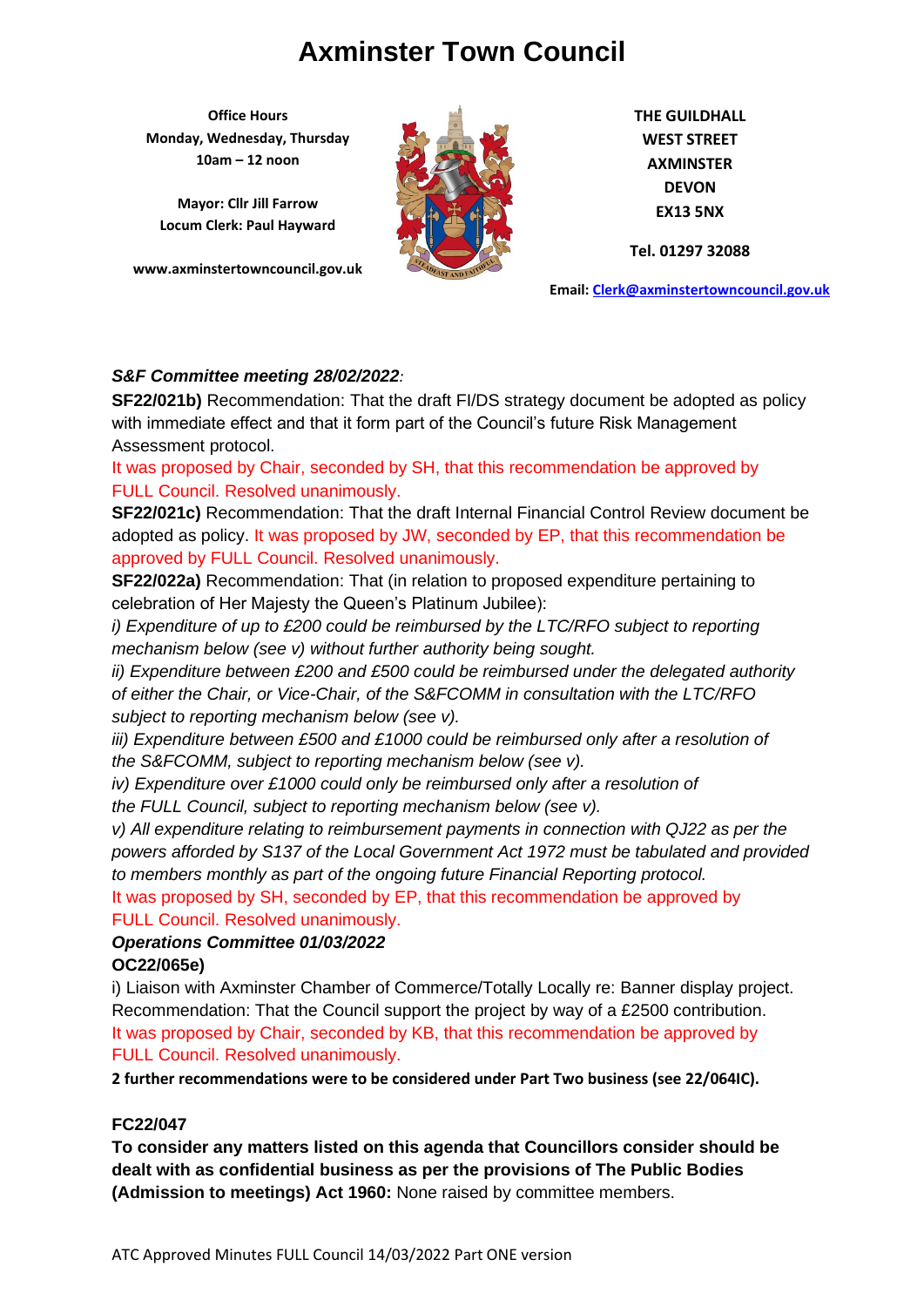**Office Hours Monday, Wednesday, Thursday 10am – 12 noon**

**Mayor: Cllr Jill Farrow Locum Clerk: Paul Hayward**

**www.axminstertowncouncil.gov.uk**



**THE GUILDHALL WEST STREET AXMINSTER DEVON EX13 5NX**

**Tel. 01297 32088**

**Email: [Clerk@axminstertowncouncil.gov.uk](file://///axm-svr-1/company/Templates/Clerk@axminstertowncouncil.gov.uk)**

#### **FC22/048**

**Weycroft Ward created by the resignation of former Councillor, Charles Hall:**<br>All the council of the council of the council of the council of the council of the council of the council of the **To receive update on the Casual Vacancy that exists as Town Councillor for the** After receiving a report from the Locum Town Clerk, the Chair noted that no petition for an election had been demanded and that, consequently, the vacancy could be filled by the process of co-option. Chair proposed that this matter be reconsidered at the next available FULL meeting of the Council, with advertising via all appropriate channels to encourage candidates to come forward.

## **Chair proposed that agenda item FC22/057 be bought forward for consideration. Agreed.**

#### **FC22/057**

**To consider the Urban Renewal Report provided to Council and to discuss how Axminster Town Council can best work with partner agencies and key stakeholders to facilitate change, improvement and economic regeneration in the town.** This report had been circulated to all members prior to the meeting, and had been created by DCC Economy Team in conjunction with EDDC and other partner agencies. After a lengthy debate over the role of the Town Council in this matter, and the need for all stakeholders to work together for the common good, it was proposed by Chair, seconded by KB, that the Town Council notify DCC and EDDC Economic Development Officers that – as per the suggestion for "immediate actions" within the report – the Town Council liaise with the authorities to establish a Regeneration Board (funded by DCC). Resolved unanimously. LTC was directed to notify all parties of the decision and to organise an initial meeting of Town Council, DCC, EDDC and the Chamber of Commerce (incl. Totally Locally) to set the ball rolling and to decide the formation, focus and forward-direction of the Board. Noted.

**Chair proposed that the published running order of the agenda be resumed. Agreed.**

#### **FC22/049 i)**

### **To consider nominations for the vacant Town Councillor positions on the Guildhall Management Committee (GMC):**

SBi. and KB both volunteered to act as Town Council representatives on the GMC. Proposed by Chair, seconded by SL, that their nominations be approved. Resolved unan.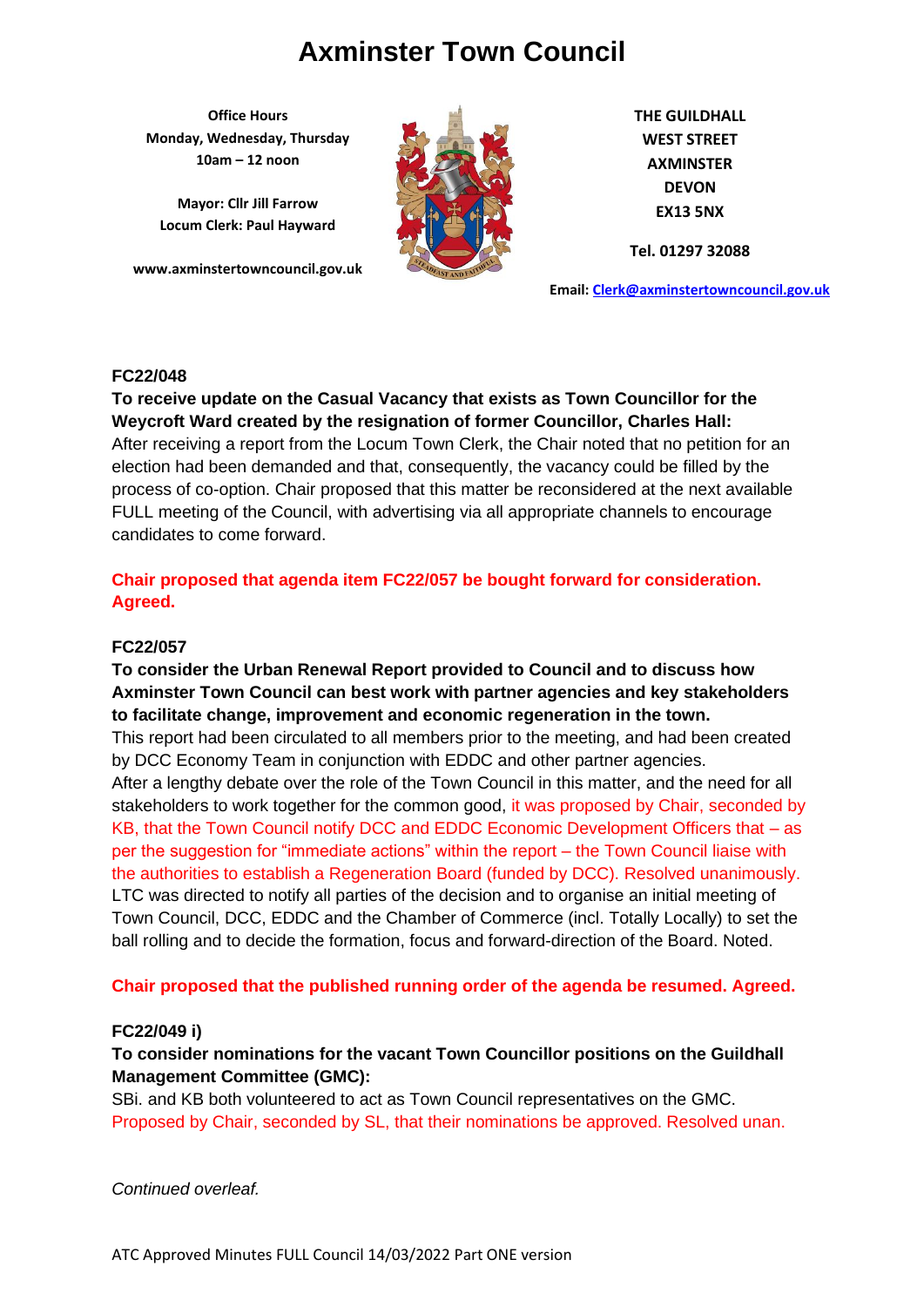**Office Hours Monday, Wednesday, Thursday 10am – 12 noon**

**Mayor: Cllr Jill Farrow Locum Clerk: Paul Hayward**

**www.axminstertowncouncil.gov.uk**



**THE GUILDHALL WEST STREET AXMINSTER DEVON EX13 5NX**

**Tel. 01297 32088**

**Email: [Clerk@axminstertowncouncil.gov.uk](file://///axm-svr-1/company/Templates/Clerk@axminstertowncouncil.gov.uk)**

#### **FC22/049 ii)**

### **To consider nominations for the vacant membership positions on the established Town Council Committees:**

i) Planning Committee

ii) Strategy & Finance Committee

iii) Operations Committee

SBi. and KB volunteered to serve on Strategy and Finance Committee

EP volunteered to serve on the Operations Committee.

Proposed by Chair, seconded by SH, that these three Committee membership appointments be approved. Resolved unanimously.

SH also asked that the membership of Council's Working Parties be considered in the near future. Noted.

#### **FC22/050**

## **To receive update pertaining to the Town's celebration of Her Majesty The Queen's Platinum Jubilee in June 2022:**

LTC confirmed that requests for the funding of events were starting to trickle through and that these could be responded to as per the scheme of delegated authority as approved earlier (Recommendations from S&FComm.) in this meeting (FC22/046).

#### **FC22/051**

**To consider update on Town Council's acquisition of, and the future plans for, the Jubilee Field (recreation area) off Boxfield Road; to consider designs and quotations for the proposed 'Jubilee Arch' at the entrance to the field from Boxfield Road:** Chair thanked EDDC for their generous donation of a Jubilee Oak tree which had been planted today (14/3). Chair asked that a suitable social media post be issued. Noted. Chair proposed that the consideration of the quotes for the installation of a Jubilee Archway be taken in Part two in light of the commercial confidentiality of the quotes to be considered. Seconded by SL. Resolved unanimously. (See FC22/051 IC below).

## **FC22/052**

#### **To consider financial matters:**

#### **a) To consider and, if thought fit, to approve payments for February 2022:** RFO (PH) had circulated a schedule of payment for February 2022 to the value of £39061.39. Payment approval proposed by Chair, seconded by SH. Resolved unanimously.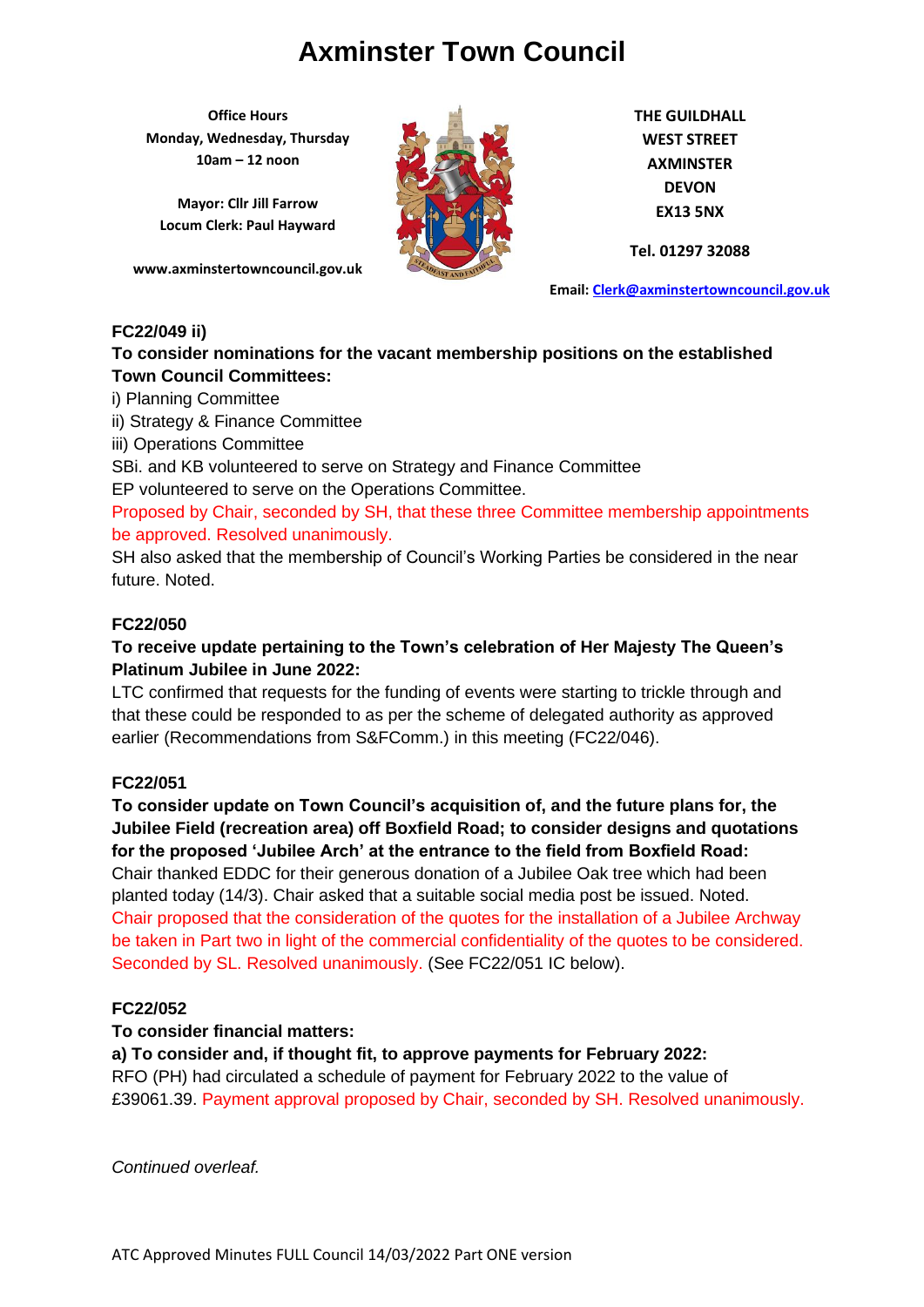**Office Hours Monday, Wednesday, Thursday 10am – 12 noon**

**Mayor: Cllr Jill Farrow Locum Clerk: Paul Hayward**

**www.axminstertowncouncil.gov.uk**



**THE GUILDHALL WEST STREET AXMINSTER DEVON EX13 5NX**

**Tel. 01297 32088**

**Email: [Clerk@axminstertowncouncil.gov.uk](file://///axm-svr-1/company/Templates/Clerk@axminstertowncouncil.gov.uk)**

#### **FC22/052**

#### **To consider financial matters (continued): b) To consider RFO's financial report:**

RFO (PH) had circulated a report for members perusal and review.

Noted. No questions for the RFO.

**TELCE: TO QUESHOTS TOF THE TVE OF**<br>Members were also asked to consider a Part Two RFO report which contained financial **information relating to Council tenancies which was deemed commercially confidential.**

Chair thanked LTC for his work as RFO and re-affirmed Council's intention to publish as much as possible of their financial data online (via the website) so that members of the public could access the data as and when required; this would be a further step towards greater openness and transparency.

### **FC22/053**

#### **To consider planning matters:**

a) To consider any planning applications awaiting consideration (and decision) that the presiding Chair wishes to be dealt with at this meeting (such applications to be detailed on a supplementary published agenda).

*No applications to be considered at the time of this meeting. No further action required.*

#### **FC22/054**

## **To review effectiveness of recent new Councillor induction training and to consider whether to hold a Councillor Open Day in the near future:**

Members expressed their satisfaction on the outcomes of the recent Induction session and Chair offered to sit with any new Councillor and watch the recording if that would assist them. A suggestion was raised that another "Councillor Open Day" be arranged as the last one was felt to be a very positive and helpful event. A date in August / September 2022 was proposed to allow staffing issues to settle down and for new members to acquaint themselves with Council business and protocol. Noted. SH offered to take the lead in bringing this exercise forward nearer the time.

#### **FC22/055**

## **To consider the recent Devon and Somerset Fire Service CRMP consultation report and to consider any comments/actions arising thereof:**

LTC spoke on the subject of the report and recent messages from members of the public regarding possible loss of station facilities. Members wished to express their concerns about any downgrading of the Axminster Station's equipment or reductions in the service capability to respond to emergencies locally and directed LTC to make further enquiries and return to Council with the relevant evidence/reports once obtained. Noted.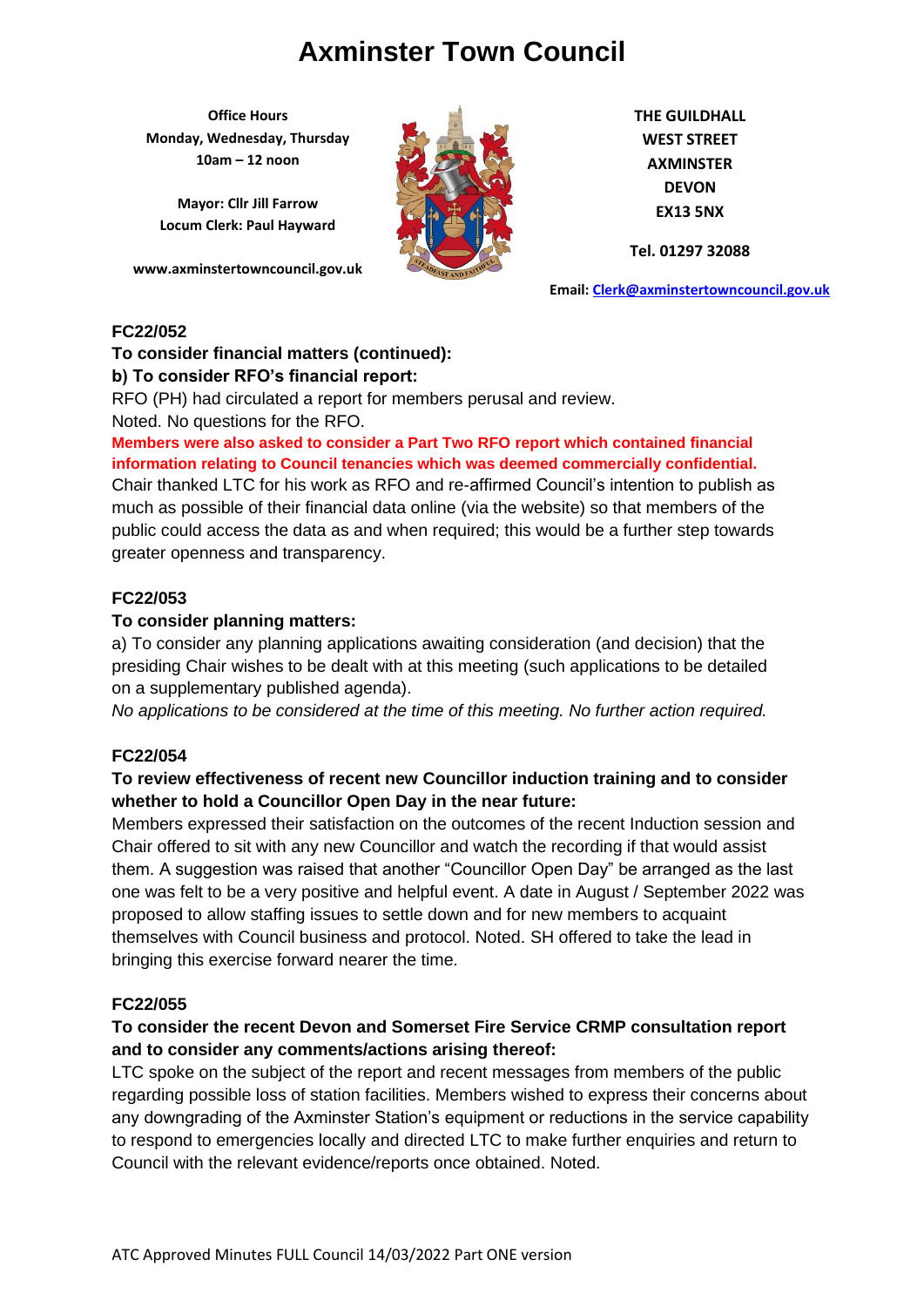**Office Hours Monday, Wednesday, Thursday 10am – 12 noon**

**Mayor: Cllr Jill Farrow Locum Clerk: Paul Hayward**

**www.axminstertowncouncil.gov.uk**



**THE GUILDHALL WEST STREET AXMINSTER DEVON EX13 5NX**

**Tel. 01297 32088**

**Email: [Clerk@axminstertowncouncil.gov.uk](file://///axm-svr-1/company/Templates/Clerk@axminstertowncouncil.gov.uk)**

### **FC22/056**

# **To consider the latest EDDC Public WC report and its impact on Axminster's amenity and facility provision:**

(and improvement) of WC facilities at the West Street location. Chair proposed that no Members noted the report provided by EDDC and expressed their support for the retention formal comment be submitted to the consultation. Agreed by all members. Noted.

## **FC22/057**

**To consider the Urban Renewal Report provided to Council and to discuss how Axminster Town Council can best work with partner agencies and key stakeholders to facilitate change, improvement and economic regeneration in the town:** See earlier part pf this meeting for consideration of this matter.

### **FC22/058**

**To consider proposal by Cllr. Birnie that the Town Council should – in line with its published Climate Change Aims and Objectives – seek to reduce the usage of single-use plastic bottles brought into the Guildhall by members of the public and Councillors alike:**

SBi. spoke as to why this motion had been brought to FULL Council.

After discussion, the following recommendations were made:

i) That the Town Council ask all employees, Councillors and members of the public to NOT bring single-use plastic bottles (SUPB) into the Guildhall.

ii) That the Town Council liaise with the Guildhall Management Committee to work towards the phasing out of SUPB within their licensed bar activity.

iii) That the Council re-visit the suggestion that refillable water bottle station are provided around the town to encourage the use of recyclable/reusable water containers.

LTC was directed to obtain quotes and specifications for such facilities/equipment and bring back to OPSCOMM at the first possible opportunity.

iv) That a "plastic audit" of the Town Council offices and facilities be undertaken in the near future (subject to officer and member availability).

LTC was asked to bring a report back to Council later in the year with evidence of success and details of working arrangements with partner organisations ie GHMC. Noted.

## **FC22/059**

**To note the installation and commissioning of the Town Council's Vehicle Activated Speed device (VAS) and to agree upon a frequency cycle for the placement of the VAS across the 5 mounting points in the parish:**

LTC confirmed that poles and hardware had been installed and that the VAS was in operation. Members agreed to a 2-weekly rotation cycle between pole mounting sites, duly delegated to the LTC and Handyperson to arrange (Chapter 8 certification required).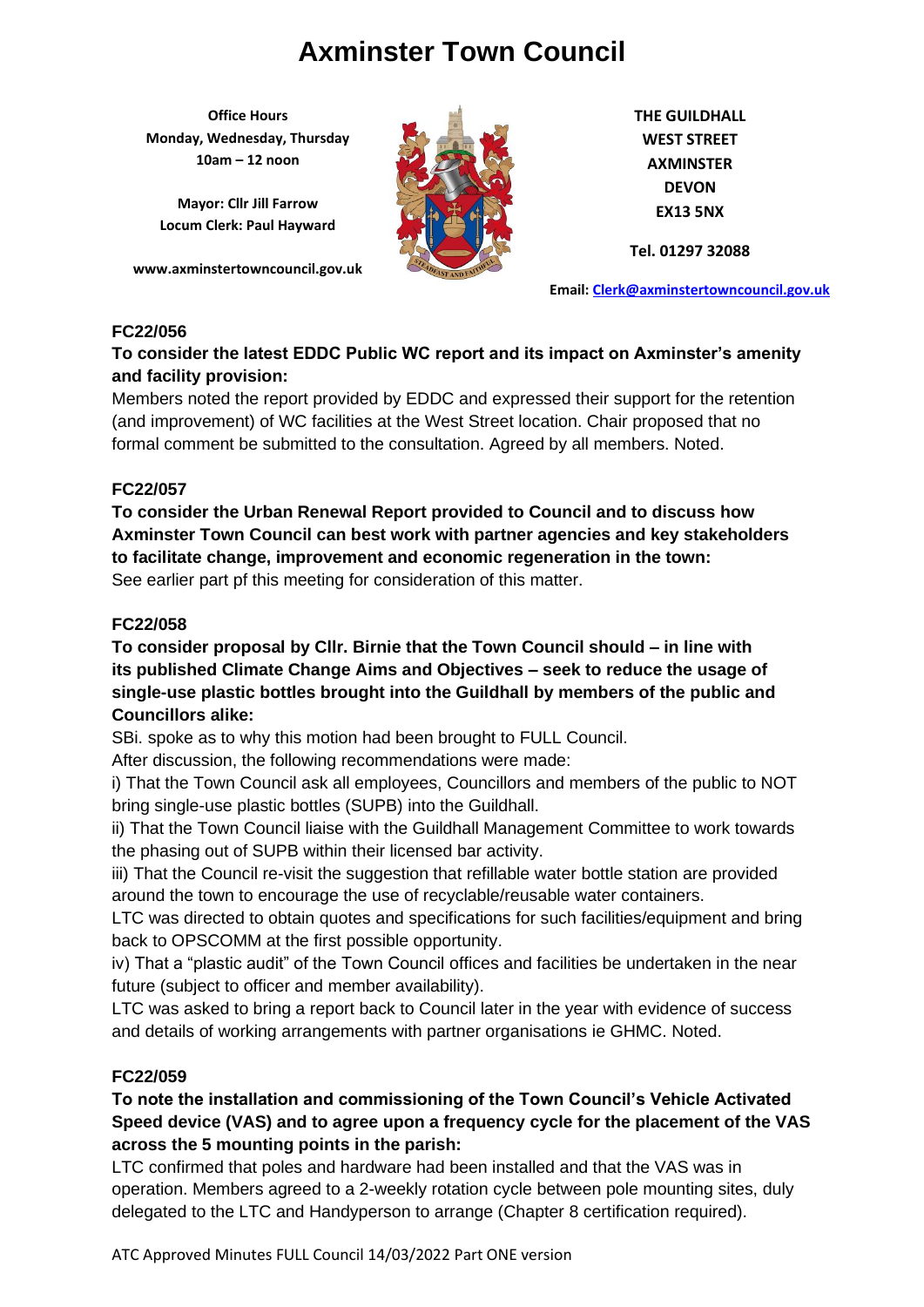**Office Hours Monday, Wednesday, Thursday 10am – 12 noon**

**Mayor: Cllr Jill Farrow Locum Clerk: Paul Hayward**

**www.axminstertowncouncil.gov.uk**



**THE GUILDHALL WEST STREET AXMINSTER DEVON EX13 5NX**

**Tel. 01297 32088**

**Email: [Clerk@axminstertowncouncil.gov.uk](file://///axm-svr-1/company/Templates/Clerk@axminstertowncouncil.gov.uk)**

#### **FC22/060**

authority to act in this regard for applications which are either i) minor or ii) which **To consider a proposed amendment to the Planning Committee Terms of Reference to allow the Chair (and Vice-Chair) of that Committee, in conjunction with the Council's Proper Officer, to submit planning comments to EDDC by way of their delegated must be commented upon by a date when no formal meeting of the Planning Committee is possible (any such delegated authority taken to be relayed to members of the committee beforehand and a majority consensus opinion sought prior to comment submission); such delegated authority to be reported to the next meeting of the Planning Committee:**

After debate on the merits (and pitfalls) of such a scheme of delegation for smaller planning applications, which was supported by the Chair of the Planning Committee (SL), it was proposed by SH, seconded by Chair, that an initial trial of a suitable scheme/policy of delegation be implemented, with a review on its effectiveness and success in reducing Council meetings to be undertaken in 3 months. Resolved unanimously.

LTC was directed to create a suitable Delegation Policy (draft) for members of Planning Committee to consider & review and to forward all planning applications to members (as received) with suggestions on response/delegation/timings in conjunction with the Chair and Vice-Chairs of the Planning Committee. Noted.

SL welcomed the inclusion of hyperlinks within the published Planning Committee agendas which made review of the application being considered a great deal easier.

#### **FC22/061i)**

**To consider any matters of urgency for noting/Chair's announcements:** None raised.

#### **FC22/061ii)**

### **To note correspondence received from parishioner regarding noise nuisance from aircraft traffic during the night; Council to agree upon action/response:**

Members noted the correspondence but agreed that the Town Council had no powers to address to problems/issues raised and asked the LTC to correspond accordingly and suggesting that the correspondent contact the CAA or the MOD. Copy to be sent to EDDC and the Exeter Airport Consultative Committee. Noted.

#### **FC22/062**

**To note the date of the next FULL meeting of the Town Council; 11 th April 2022 with the Annual Parish Meeting to be held on 4th April 2022.** Noted.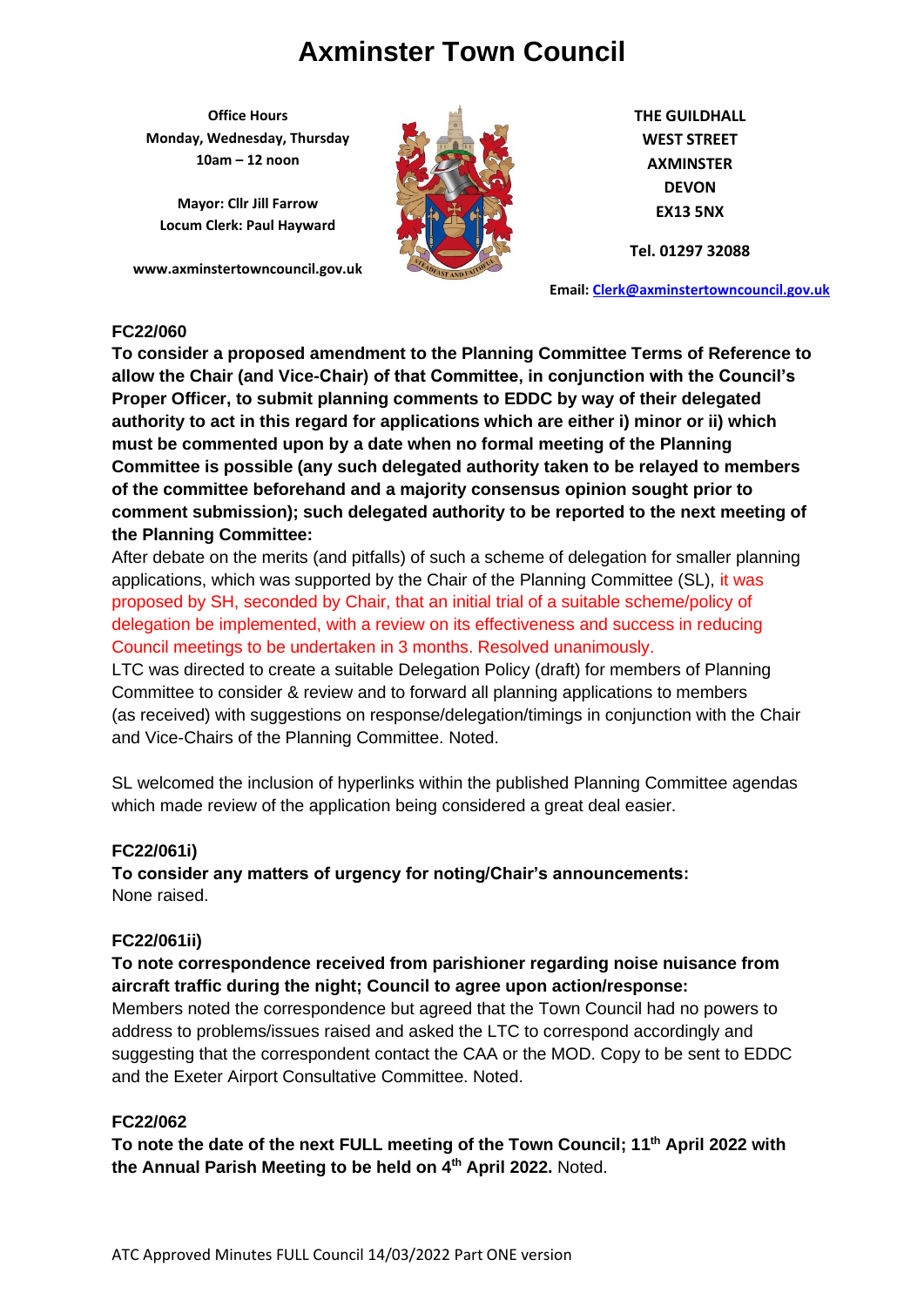**Office Hours Monday, Wednesday, Thursday 10am – 12 noon**

**Mayor: Cllr Jill Farrow Locum Clerk: Paul Hayward**

**www.axminstertowncouncil.gov.uk**



**THE GUILDHALL WEST STREET AXMINSTER DEVON EX13 5NX**

**Tel. 01297 32088**

**Email: [Clerk@axminstertowncouncil.gov.uk](file://///axm-svr-1/company/Templates/Clerk@axminstertowncouncil.gov.uk)**

of the confidential nature of the business to be transacted. Seconded by Chair. Resolved. *SH proposed that under the provisions of the Public Bodies (Admission to Meetings) Act 1960, (as amended by the Local Government Act 1972 the public, (including the press) be excluded from the meeting as publicity would be prejudicial to the public interest by reason*

All members of the public were thanked for their attendance and participation by the Chair and the meeting moved into closed session (Part Two). Recording of meeting was stopped to ensure a full Part One recording was available. The Part Two session was also recorded.

#### **Part TWO business to be considered.**

#### **FC22/063 (IC)**

## **To consider a confidential employment matter regarding the recent outcome of the NCJ 2020-21 Pay Settlement negotiations:**

LTC provided a report outlining the impact of the 1.75% pay settlement for 2020-21 which must be backdated to 1<sup>st</sup> April 2021 for all employees still on the payroll and which could be paid – upon request – to members of staff who left between the 1/4/2021 and the date of this meeting. Proposed by Chair, seconded by EP, that this pay settlement award be paid to all staff currently in employment with the Council, backdated accordingly.

#### **FC22/064 (IC)**

**To consider any recommendations from Committees which are deemed to be confidential by way of the financial information to be discussed/considered:**

**SF22/025 (IC) To consider (in conjunction with the Operations Committee) whether Council wishes to enter into a consultancy agreement with a H&S Contractor to maintain full H&S Compliance.**

After discussion and consideration of the proposal from ACORN H&S Consultancy for a retained H&S consultancy service at £1260 (net) per annum and five additional consultancy visits at a total cost of £2750 (net) to enable the Town Council to attain full H&S compliance, Approval of this recommendation which fell outside of the S&FCOMM. Terms of Reference was proposed by Chair, seconded by JW. Resolved unanimously.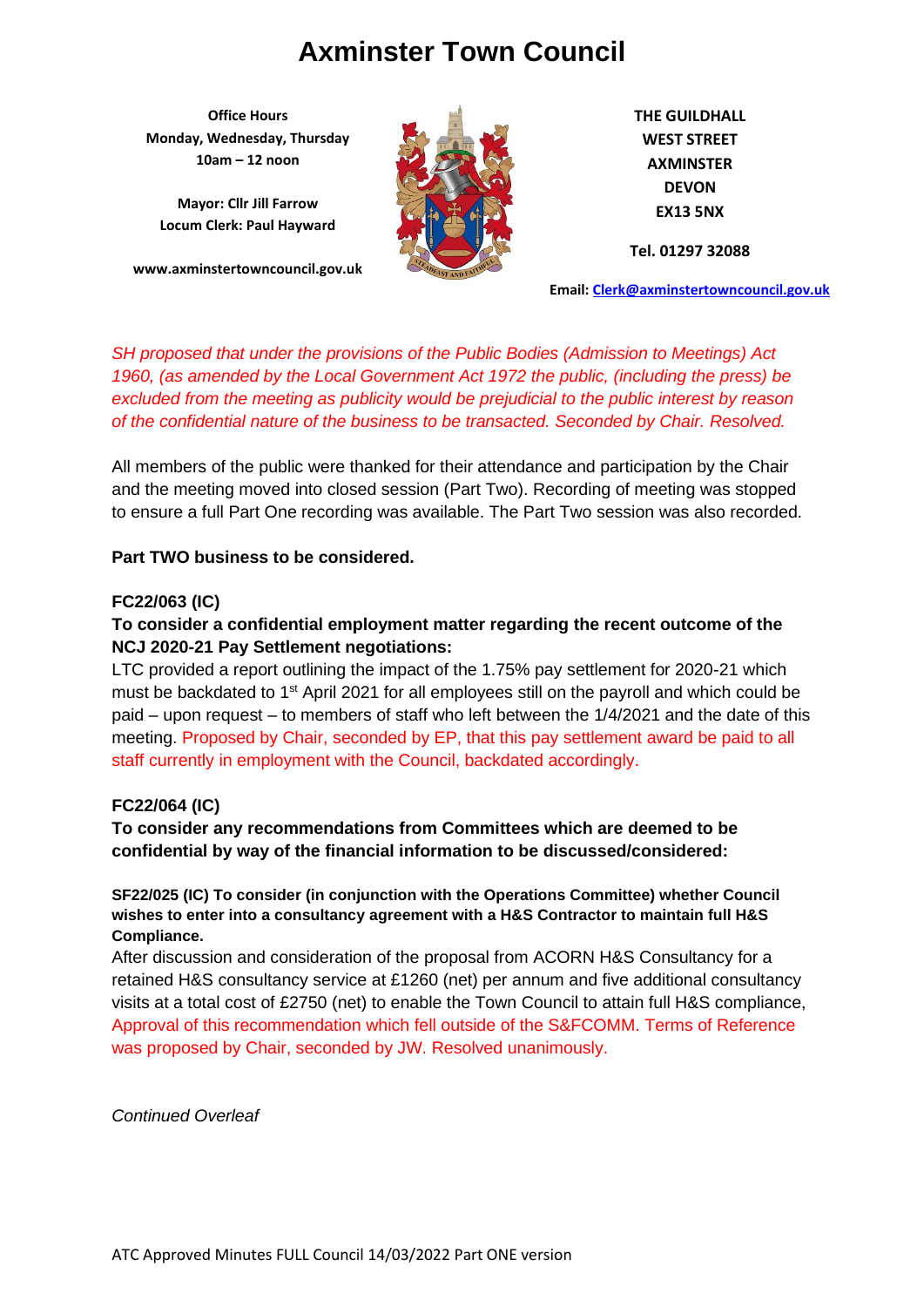**Office Hours Monday, Wednesday, Thursday 10am – 12 noon**

**Mayor: Cllr Jill Farrow Locum Clerk: Paul Hayward**

**www.axminstertowncouncil.gov.uk**



**THE GUILDHALL WEST STREET AXMINSTER DEVON EX13 5NX**

**Tel. 01297 32088**

**Email: [Clerk@axminstertowncouncil.gov.uk](file://///axm-svr-1/company/Templates/Clerk@axminstertowncouncil.gov.uk)**

### **FC22/064 (IC)**

**To consider any recommendations from Committees which are deemed to be confidential by way of the financial information to be discussed/considered (cont.):**

**SF 22/027 (IC) To consider matters pertaining to building tenancies and hires; To receive report from Locum Clerk on ongoing tenancy matters and to consider future leases/licences and revisions thereof.**

A recommendation was made by S&F Committee in relation to the matter of an ongoing tenancy in a Council owned building. The details of this recommendation are redacted as they relate to a 3rd party and, as such, are considered commercially confidential. Approval of this recommendation which fell outside of the S&FCOMM. Terms of Reference was proposed by SH, seconded by SBi. Resolved unanimously.

### **FC22/065 (IC)**

## **To consider the content of a report from Locum Town Clerk regarding a specific confidential tenancy matter:**

After reviewing a Part two briefing report, a resolution for action by the LTC on behalf of the Town Council was proposed by SL, seconded by Chair and resolved unanimously. The details of this proposal are redacted as they relate to a  $3<sup>rd</sup>$  party and, as such, are considered commercially confidential. LTC: Please action accordingly and report outcomes to Council as soon as possible.

#### **FC22/066 (IC)**

## **To consider a confidential matter pertaining to Town Centre Economic Regeneration which is deemed confidential due to the sensitive nature of the business to be discussed:**

Members discussed a matter relating to a building in the town centre (now empty) which had been the subject of much social media "chatter" in recent weeks and which was causing consternation as to its impact on the wider town centre offering and street scene. JW outlined a brief history of the building and the challenges that would be faced in re-letting it to a going concern. It was ultimately agreed that the closure of this particular business and the future use of the building was outside of the remit (and powers) of the Town Council but that the TC would willingly participate and cooperate with  $3<sup>rd</sup>$  parties to ensure that the building did not fall into disrepair and further exacerbate the problems being experienced on our High Street. Noted